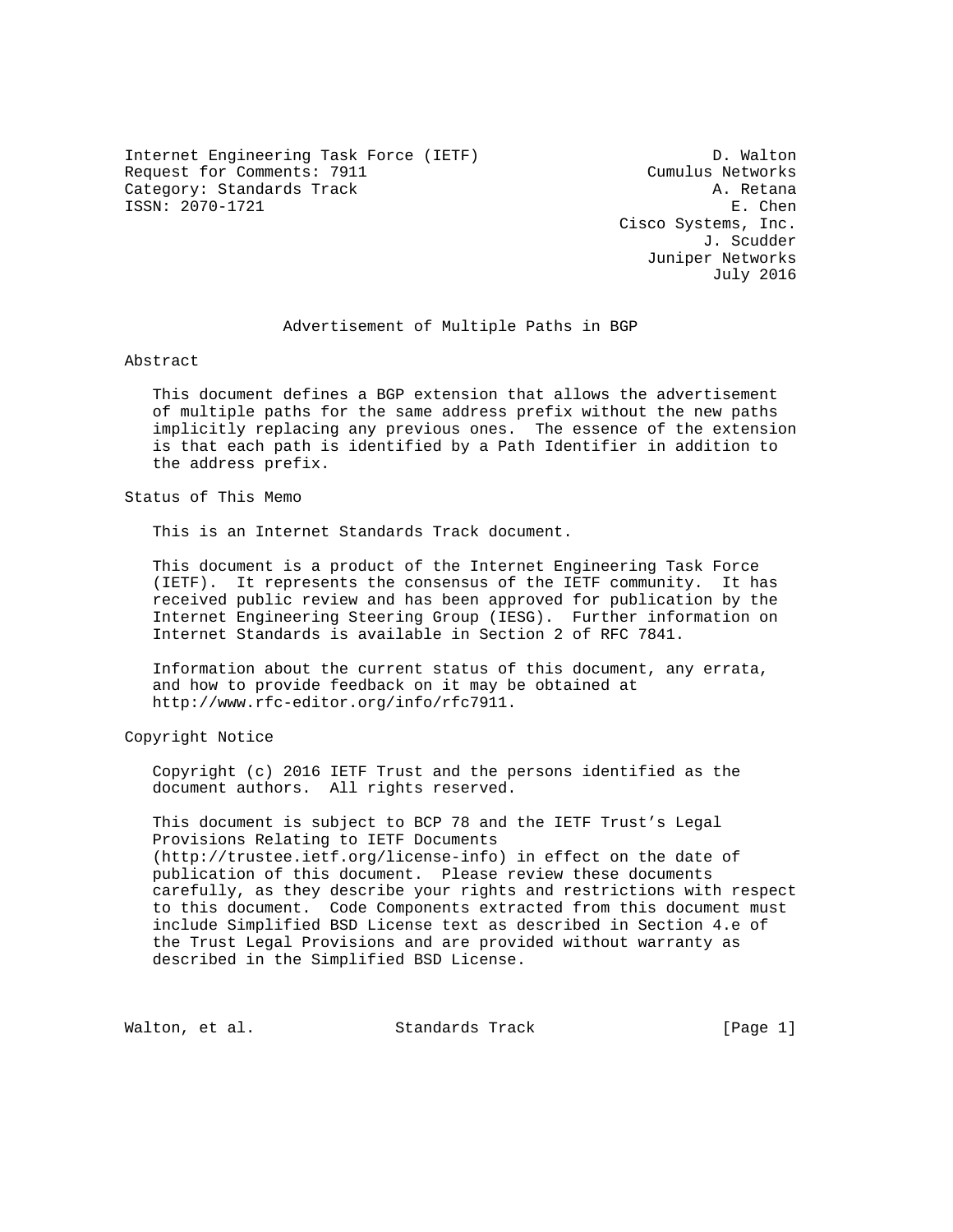Table of Contents

| 1.1. Specification of Requirements |  |  |  |  |  |  | $\mathcal{L}$ |
|------------------------------------|--|--|--|--|--|--|---------------|
| 2.1                                |  |  |  |  |  |  | 3             |
|                                    |  |  |  |  |  |  | 3             |
| 4.                                 |  |  |  |  |  |  | 4             |
| 5.                                 |  |  |  |  |  |  | 4             |
| б.                                 |  |  |  |  |  |  | 5             |
| $7\degree$                         |  |  |  |  |  |  | 6             |
| 8.                                 |  |  |  |  |  |  | 6             |
| 9                                  |  |  |  |  |  |  | 6             |
| Normative References<br>9.1        |  |  |  |  |  |  | 6             |
| Informative References<br>9 2      |  |  |  |  |  |  | 7             |
|                                    |  |  |  |  |  |  | -8            |
|                                    |  |  |  |  |  |  | 8             |
|                                    |  |  |  |  |  |  |               |

## 1. Introduction

 The BGP specification [RFC4271] defines an Update-Send Process to advertise the routes chosen by the Decision Process to other BGP speakers. No provisions are made to allow the advertisement of multiple paths for the same address prefix or Network Layer Reachability Information (NLRI). In fact, a route with the same NLRI as a previously advertised route implicitly replaces the previous advertisement.

 This document defines a BGP extension that allows the advertisement of multiple paths for the same address prefix without the new paths implicitly replacing any previous ones. The essence of the extension is that each path is identified by a Path Identifier in addition to the address prefix.

 The availability of the additional paths can help reduce or eliminate persistent route oscillations [RFC3345]. It can also help with optimal routing and routing convergence in a network by providing potential alternate or backup paths, respectively.

### 1.1. Specification of Requirements

 The key words "MUST", "MUST NOT", "REQUIRED", "SHALL", "SHALL NOT", "SHOULD", "SHOULD NOT", "RECOMMENDED", "MAY", and "OPTIONAL" in this document are to be interpreted as described in [RFC2119].

Walton, et al. Standards Track [Page 2]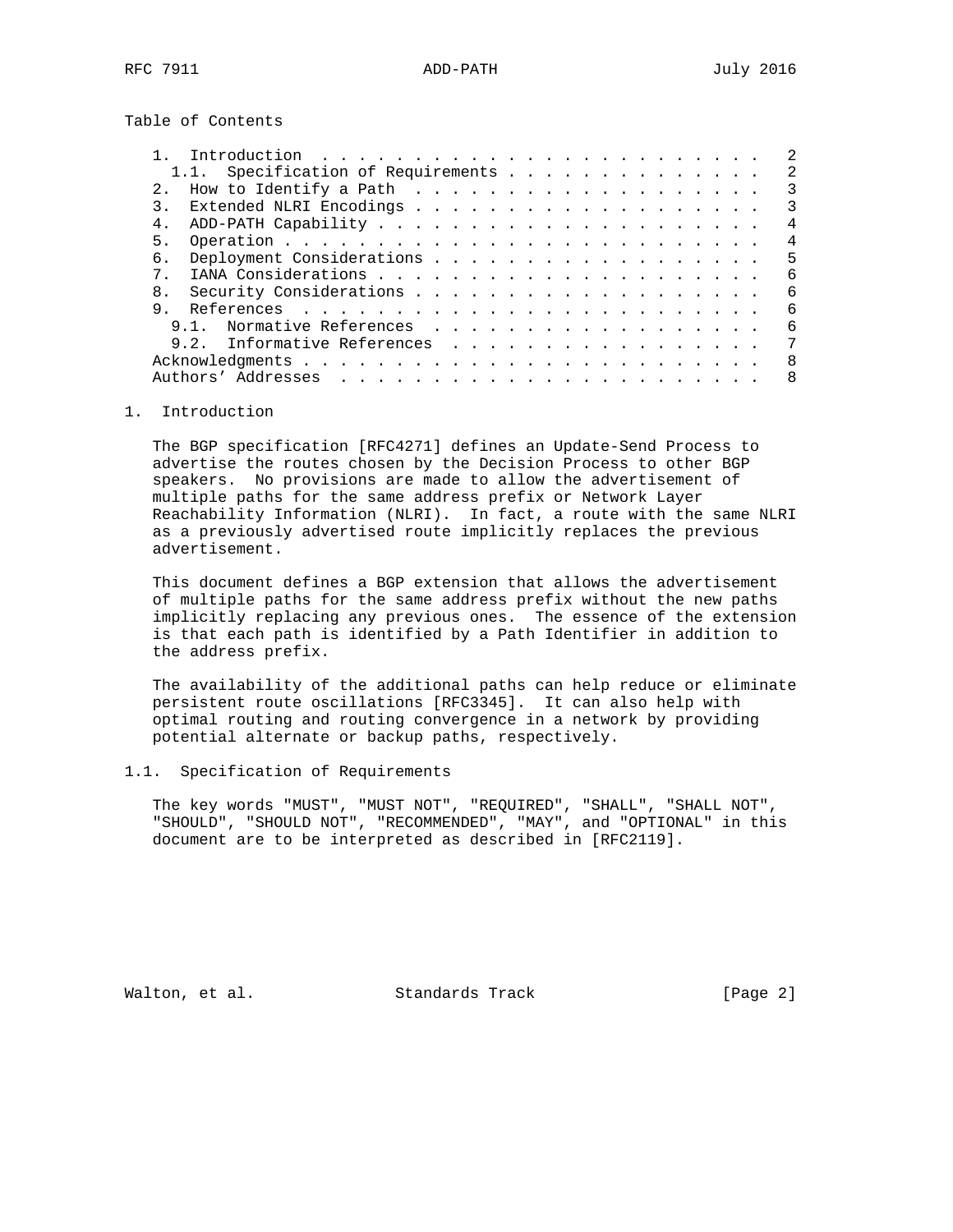### 2. How to Identify a Path

 As defined in [RFC4271], a path refers to the information reported in the Path Attribute field of an UPDATE message. As the procedures specified in [RFC4271] allow only the advertisement of one path for a particular address prefix, a path for an address prefix from a BGP peer can be keyed on the address prefix.

 In order for a BGP speaker to advertise multiple paths for the same address prefix, a new identifier (termed "Path Identifier" hereafter) needs to be introduced so that a particular path for an address prefix can be identified by the combination of the address prefix and the Path Identifier.

 The assignment of the Path Identifier for a path by a BGP speaker is purely a local matter. However, the Path Identifier MUST be assigned in such a way that the BGP speaker is able to use the (Prefix, Path Identifier) to uniquely identify a path advertised to a neighbor. A BGP speaker that re-advertises a route MUST generate its own Path Identifier to be associated with the re-advertised route. A BGP speaker that receives a route should not assume that the identifier carries any particular semantics.

3. Extended NLRI Encodings

 In order to carry the Path Identifier in an UPDATE message, the NLRI encoding MUST be extended by prepending the Path Identifier field, which is of four octets.

 For example, the NLRI encoding specified in [RFC4271] is extended as the following:

 +--------------------------------+ | Path Identifier (4 octets) | +--------------------------------+ | Length (1 octet) | +--------------------------------+ | Prefix (variable) | +--------------------------------+

The usage of the extended NLRI encodings is specified in Section 5.

Walton, et al. Standards Track [Page 3]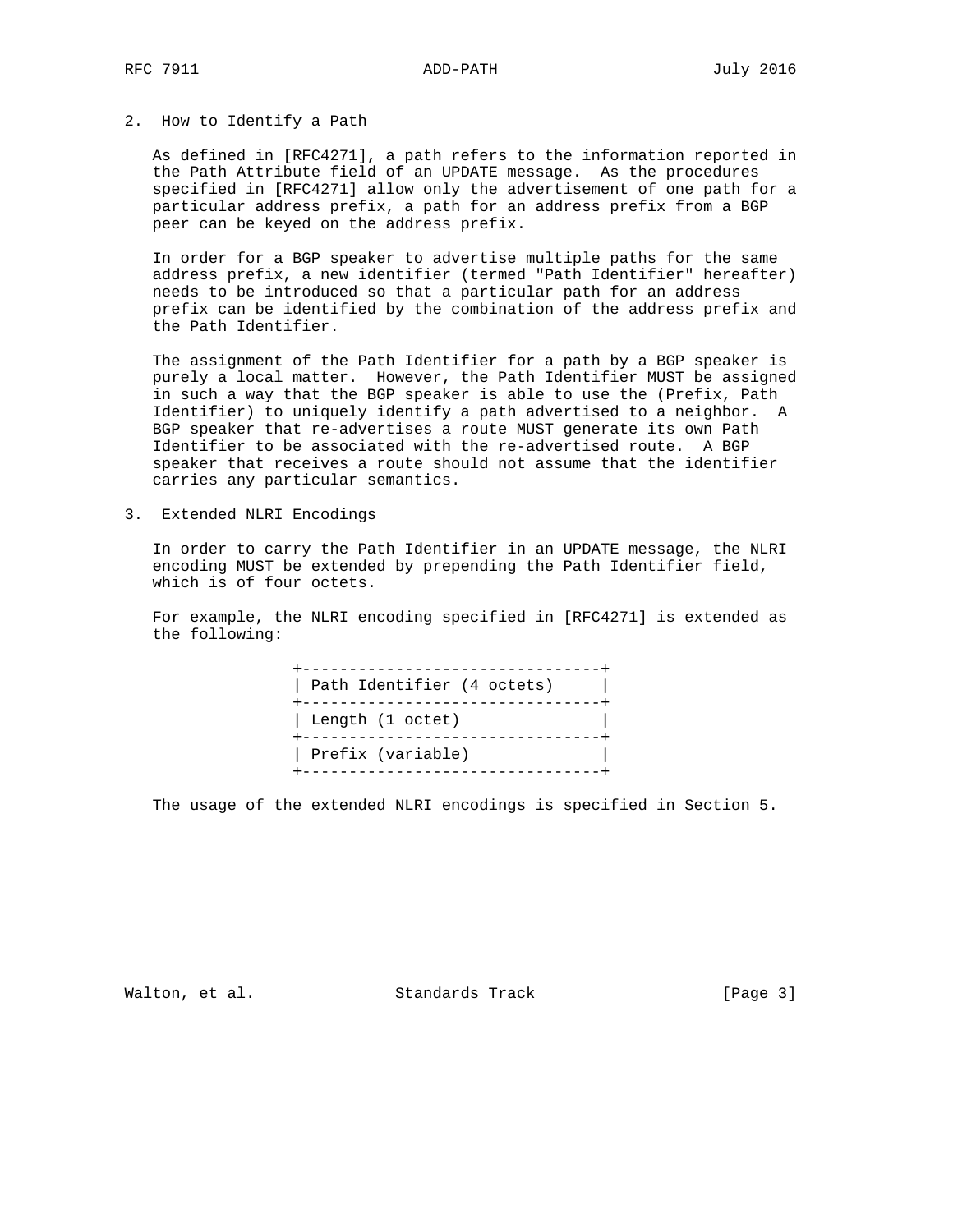#### 4. ADD-PATH Capability

 The ADD-PATH Capability is a BGP capability [RFC5492], with Capability Code 69. The Capability Length field of this capability is variable. The Capability Value field consists of one or more of the following tuples:

> +------------------------------------------------+ | Address Family Identifier (2 octets) | +------------------------------------------------+ | Subsequent Address Family Identifier (1 octet) | +------------------------------------------------+ | Send/Receive (1 octet) | +------------------------------------------------+

The meaning and use of the fields are as follows:

Address Family Identifier (AFI):

This field is the same as the one used in [RFC4760].

Subsequent Address Family Identifier (SAFI):

This field is the same as the one used in [RFC4760].

Send/Receive:

 This field indicates whether the sender is (a) able to receive multiple paths from its peer (value 1), (b) able to send multiple paths to its peer (value 2), or (c) both (value 3) for the <AFI, SAFI>.

 If any other value is received, then the capability SHOULD be treated as not understood and ignored [RFC5492].

 A BGP speaker that wishes to indicate support for multiple AFI/SAFIs MUST do so by including the information in a single instance of the ADD-PATH Capability.

5. Operation

 The Path Identifier specified in Section 3 can be used to advertise multiple paths for the same address prefix without subsequent advertisements replacing the previous ones. Apart from the fact that this is now possible, the route advertisement rules of [RFC4271] are not changed. In particular, a new advertisement for a given address prefix and a given Path Identifier replaces a previous advertisement

Walton, et al. Standards Track [Page 4]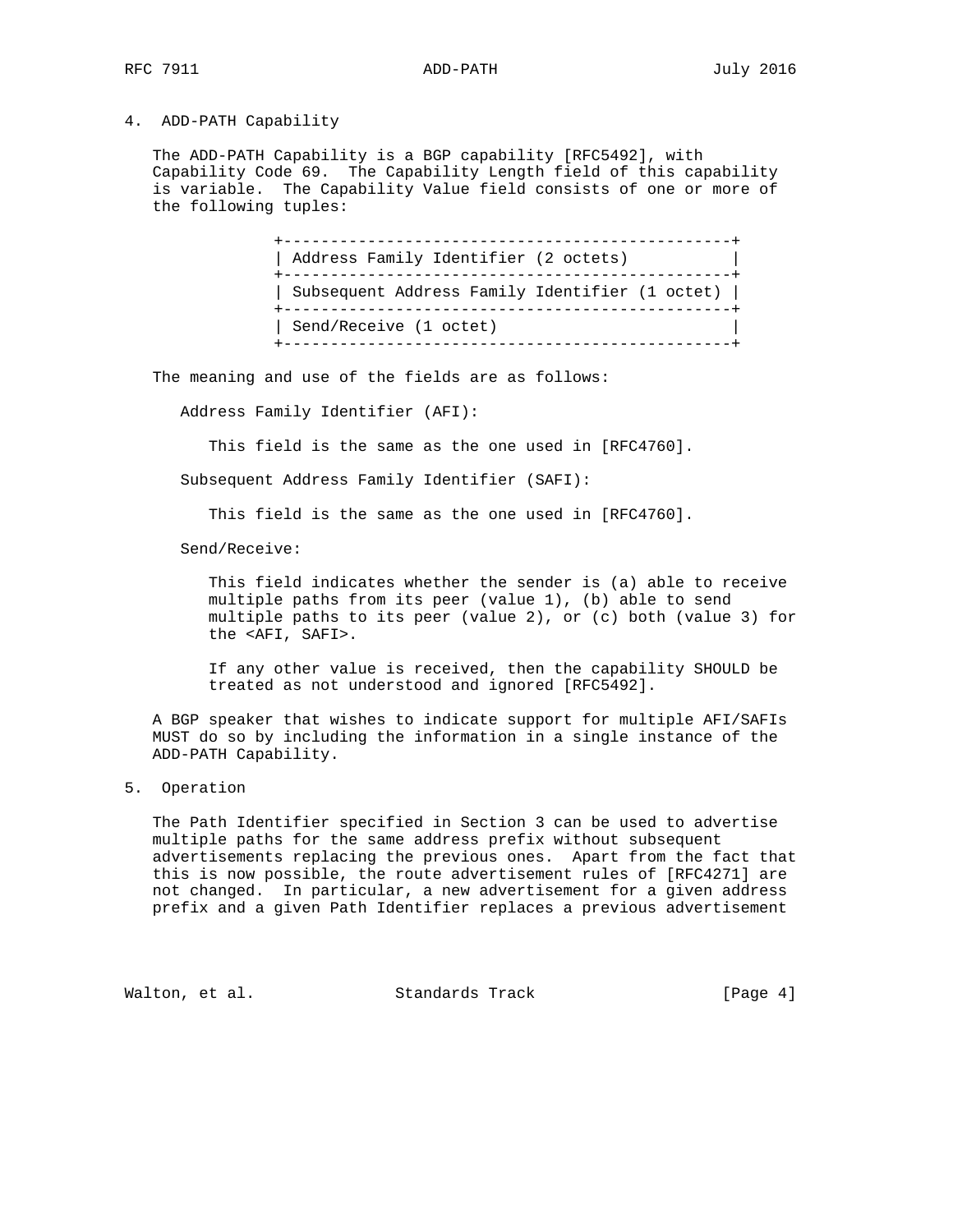RFC 7911 ADD-PATH July 2016

 for the same address prefix and Path Identifier. If a BGP speaker receives a message to withdraw a prefix with a Path Identifier not seen before, it SHOULD silently ignore it.

 For a BGP speaker to be able to send multiple paths to its peer, that BGP speaker MUST advertise the ADD-PATH Capability with the Send/ Receive field set to either 2 or 3, and MUST receive from its peer the ADD-PATH Capability with the Send/Receive field set to either 1 or 3, for the corresponding <AFI, SAFI>.

 A BGP speaker MUST follow the procedures defined in [RFC4271] when generating an UPDATE message for a particular <AFI, SAFI> to a peer unless the BGP speaker advertises the ADD-PATH Capability to the peer indicating its ability to send multiple paths for the <AFI, SAFI>, and also receives the ADD-PATH Capability from the peer indicating its ability to receive multiple paths for the <AFI, SAFI>, in which case the speaker MUST generate a route update for the <AFI, SAFI> based on the combination of the address prefix and the Path Identifier, and use the extended NLRI encodings specified in this document. The peer SHALL act accordingly in processing an UPDATE message related to a particular <AFI, SAFI>.

 A BGP speaker SHOULD include the best route [RFC4271] when more than one path is advertised to a neighbor, unless it is a path received from that neighbor.

 As the Path Identifiers are locally assigned, and may or may not be persistent across a control plane restart of a BGP speaker, an implementation SHOULD take special care so that the underlying forwarding plane of a "Receiving Speaker" as described in [RFC4724] is not affected during the graceful restart of a BGP session.

6. Deployment Considerations

 The extension proposed in this document provides a mechanism for a BGP speaker to advertise multiple paths over a BGP session. Care needs to be taken in its deployment to ensure consistent routing and forwarding in a network [ADDPATH].

 The only explicit indication that the encoding described in Section 3 is in use in a particular BGP session is the exchange of Capabilities described in Section 4. If the exchange is successful [RFC5492], then the BGP speakers will be able to process all BGP UPDATES properly, as described in Section 5. However, if, for example, a packet analyzer is used on the wire to examine an active BGP session, it may not be able to properly decode the BGP UPDATES because it lacks prior knowledge of the exchanged Capabilities.

Walton, et al. Standards Track [Page 5]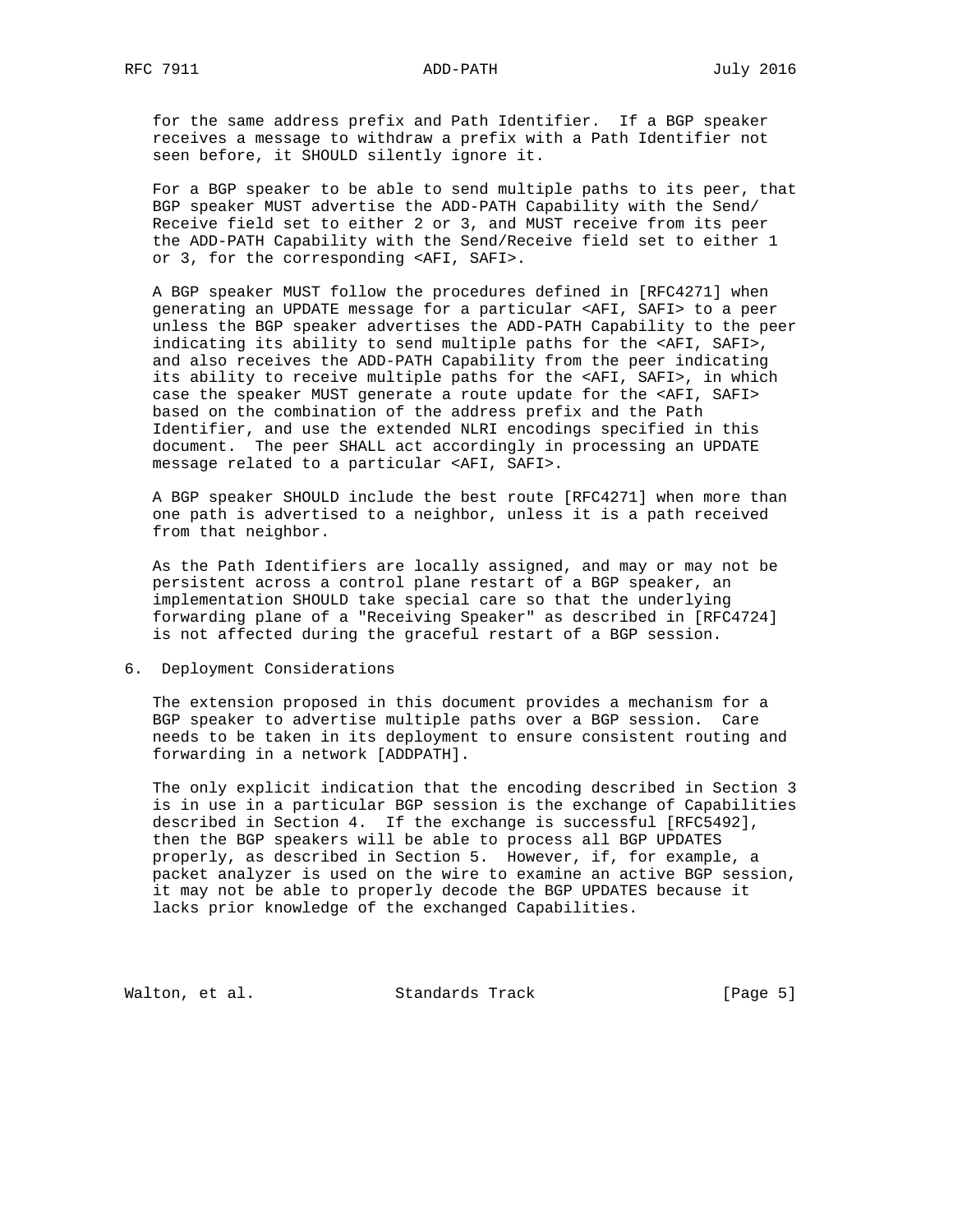When deployed as a provider edge router or a peering router that interacts with external neighbors, a BGP speaker usually advertises at most one path to the internal neighbors in a network. In the case where the speaker is configured to advertise multiple paths to the internal neighbors, and additional information is needed for the application, the speaker could use attributes such as the Edge\_Discriminator attribute [FAST]. The use of that type of additional information is outside the scope of this document.

7. IANA Considerations

 IANA has assigned the value 69 for the ADD-PATH Capability described in this document. This registration is in the "Capability Codes" registry.

8. Security Considerations

 This document defines a BGP extension that allows the advertisement of multiple paths for the same address prefix without the new paths implicitly replacing any previous ones. As a result, multiple paths for a large number of prefixes may be received by a BGP speaker, potentially depleting memory resources or even causing network-wide instability, which can be considered a denial-of-service attack. Note that this is not a new vulnerability, but one that is present in the base BGP specification [RFC4272].

 The use of the ADD-PATH Capability is intended to address specific needs related to, for example, eliminating route oscillations that were induced by the MULTI\_EXIT\_DISC (MED) attribute [STOP-OSC]. While describing the applications for the ADD-PATH Capability is outside the scope of this document, users are encouraged to examine their behavior and potential impact by studying the best practices described in [ADDPATH].

Security concerns in the base operation of BGP [RFC4271] also apply.

- 9. References
- 9.1. Normative References
	- [RFC2119] Bradner, S., "Key words for use in RFCs to Indicate Requirement Levels", BCP 14, RFC 2119, DOI 10.17487/RFC2119, March 1997, <http://www.rfc-editor.org/info/rfc2119>.

Walton, et al. Standards Track [Page 6]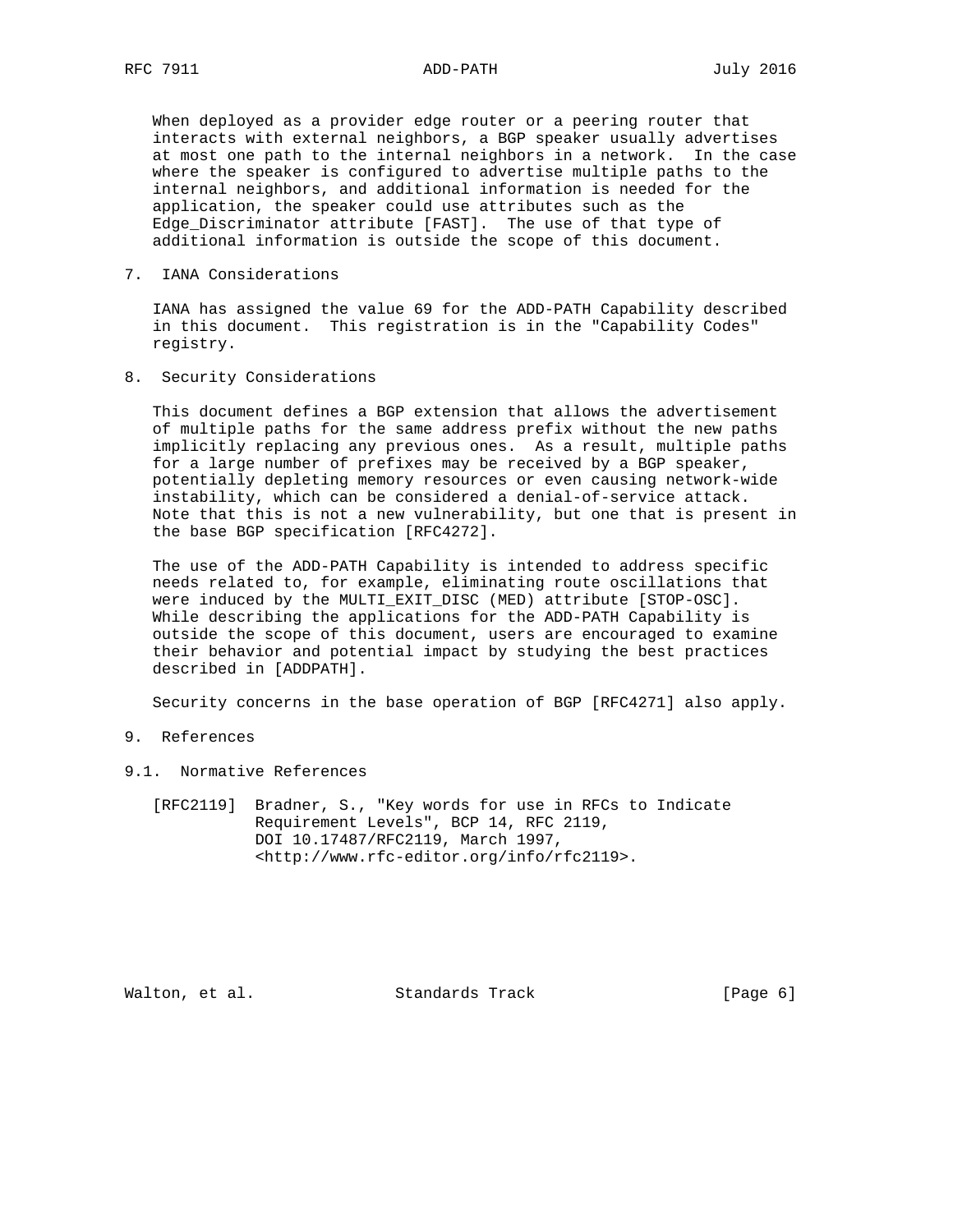- [RFC4271] Rekhter, Y., Ed., Li, T., Ed., and S. Hares, Ed., "A Border Gateway Protocol 4 (BGP-4)", RFC 4271, DOI 10.17487/RFC4271, January 2006, <http://www.rfc-editor.org/info/rfc4271>.
- [RFC4760] Bates, T., Chandra, R., Katz, D., and Y. Rekhter, "Multiprotocol Extensions for BGP-4", RFC 4760, DOI 10.17487/RFC4760, January 2007, <http://www.rfc-editor.org/info/rfc4760>.
- [RFC5492] Scudder, J. and R. Chandra, "Capabilities Advertisement with BGP-4", RFC 5492, DOI 10.17487/RFC5492, February 2009, <http://www.rfc-editor.org/info/rfc5492>.
- 9.2. Informative References
	- [ADDPATH] Uttaro, J., Francois, P., Patel, K., Haas, J., Simpson, A., and R. Fragassi, "Best Practices for Advertisement of Multiple Paths in IBGP", Work in Progress, draft-ietf-idr-add-paths-guidelines-08, April 2016.
	- [FAST] Mohapatra, P., Fernando, R., Filsfils, C., and R. Raszuk, "Fast Connectivity Restoration Using BGP Add-path", Work in Progress, draft-pmohapat-idr-fast-conn-restore-03, January 2013.
	- [RFC3345] McPherson, D., Gill, V., Walton, D., and A. Retana, "Border Gateway Protocol (BGP) Persistent Route Oscillation Condition", RFC 3345, DOI 10.17487/RFC3345, August 2002, <http://www.rfc-editor.org/info/rfc3345>.
	- [RFC4272] Murphy, S., "BGP Security Vulnerabilities Analysis", RFC 4272, DOI 10.17487/RFC4272, January 2006, <http://www.rfc-editor.org/info/rfc4272>.
	- [RFC4724] Sangli, S., Chen, E., Fernando, R., Scudder, J., and Y. Rekhter, "Graceful Restart Mechanism for BGP", RFC 4724, DOI 10.17487/RFC4724, January 2007, <http://www.rfc-editor.org/info/rfc4724>.
	- [STOP-OSC] Walton, D., Retana, A., Chen, E., and J. Scudder, "BGP Persistent Route Oscillation Solutions", Work in Progress, draft-ietf-idr-route-oscillation-stop-03, April 2016.

Walton, et al. Standards Track [Page 7]